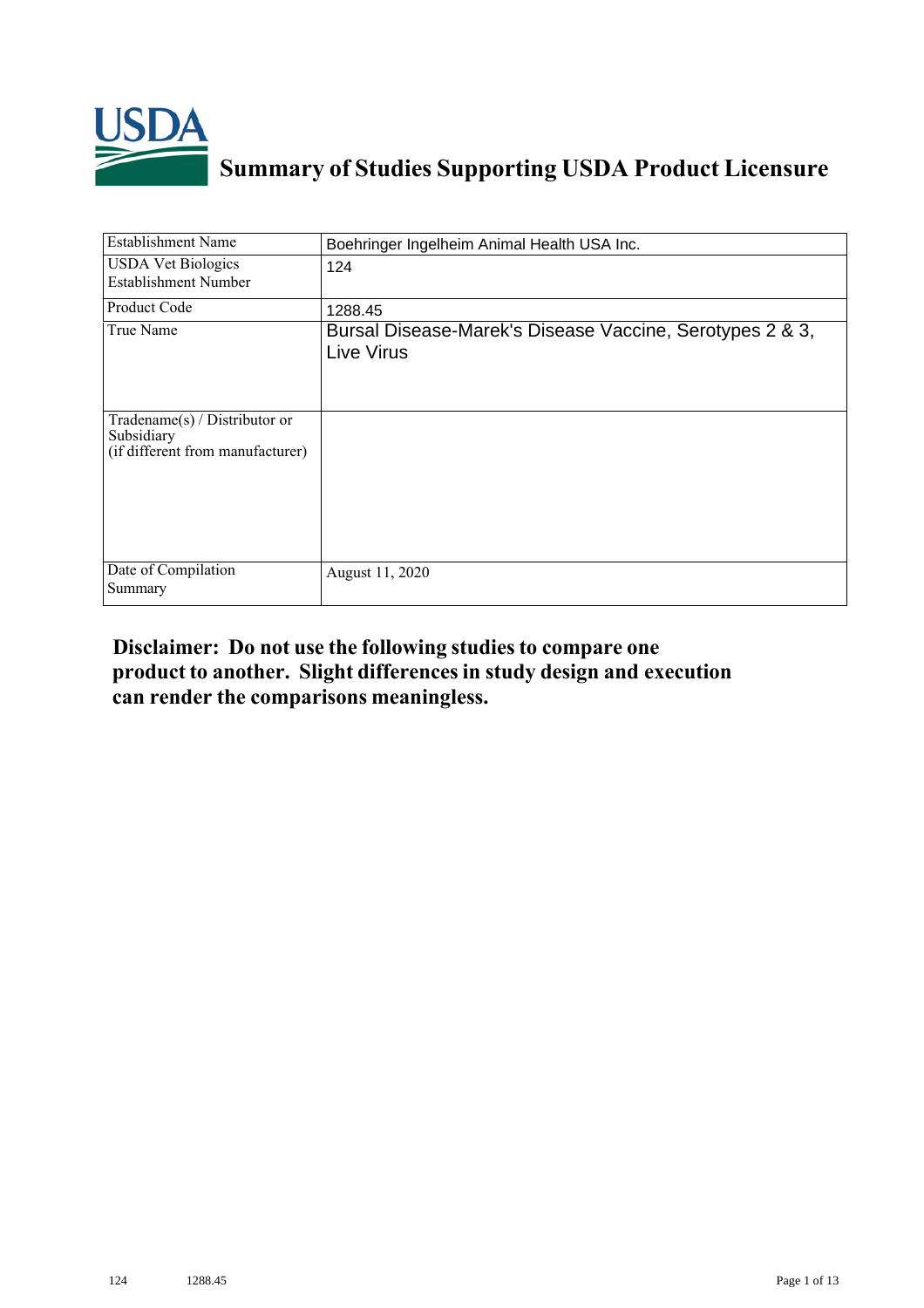| <b>Study Type</b>              | Efficacy                                                                                                                                                                                                                                                                                                                    |
|--------------------------------|-----------------------------------------------------------------------------------------------------------------------------------------------------------------------------------------------------------------------------------------------------------------------------------------------------------------------------|
| <b>Pertaining to</b>           | Infectious bursal disease virus, standard                                                                                                                                                                                                                                                                                   |
| <b>Study Purpose</b>           | Demonstrate efficacy against standard infectious bursal disease                                                                                                                                                                                                                                                             |
|                                | virus                                                                                                                                                                                                                                                                                                                       |
| <b>Product Administration</b>  | Subcutaneously                                                                                                                                                                                                                                                                                                              |
| <b>Study Animals</b>           | Chickens                                                                                                                                                                                                                                                                                                                    |
| <b>Challenge Description</b>   |                                                                                                                                                                                                                                                                                                                             |
| <b>Interval observed after</b> |                                                                                                                                                                                                                                                                                                                             |
| challenge                      |                                                                                                                                                                                                                                                                                                                             |
| <b>Results</b>                 | Study data were evaluated by USDA-APHIS prior to product<br>licensure and met regulatory standards for acceptance at the time of<br>submission. No data are published because this study was submitted<br>to USDA-APHIS prior to January 1, 2007, and APHIS only requires<br>publication of data submitted after that date. |
| <b>USDA Approval Date</b>      | September 9, 1982                                                                                                                                                                                                                                                                                                           |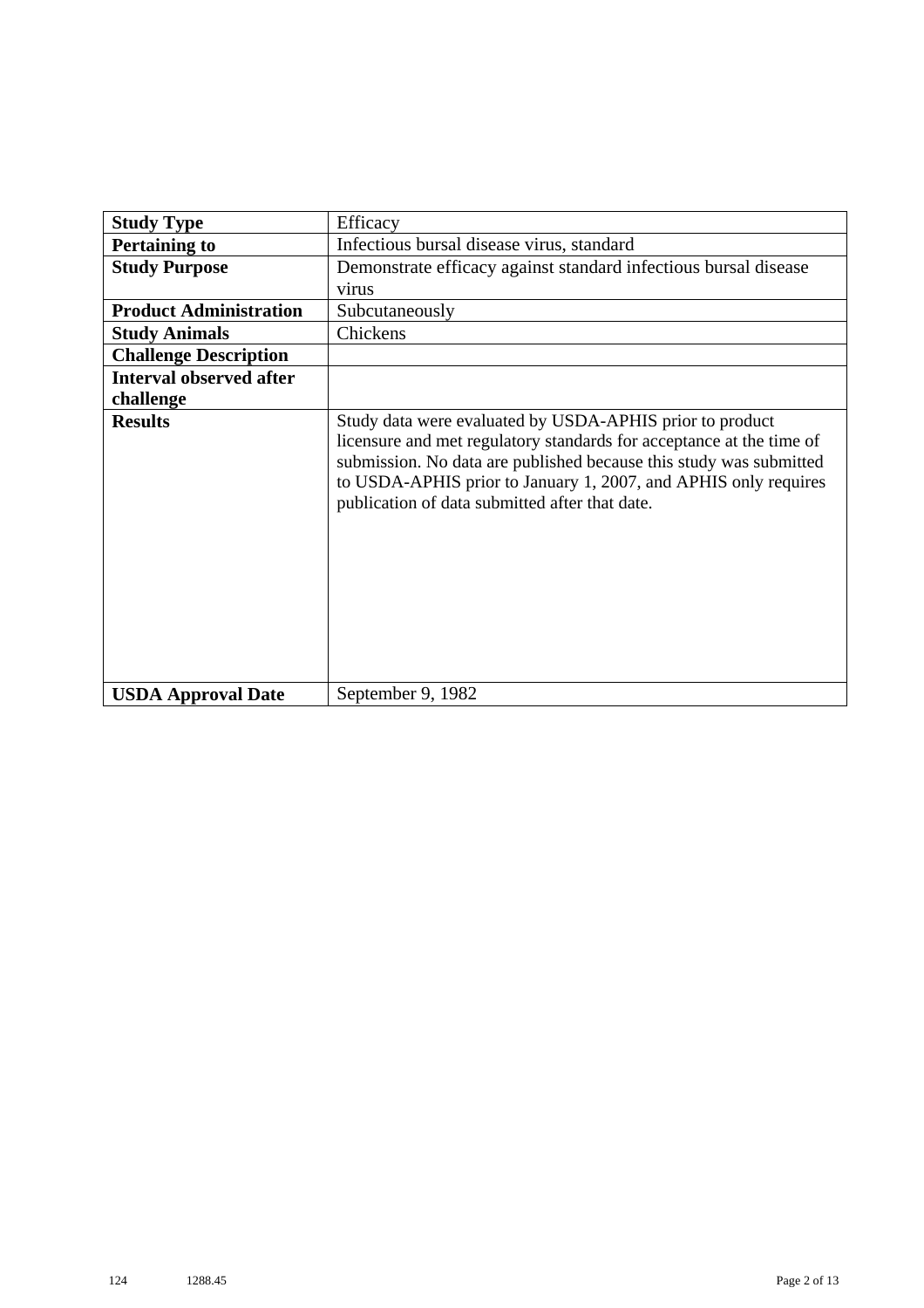| <b>Study Type</b>              | Efficacy                                                                                                                                                                                                                                                                                                                    |
|--------------------------------|-----------------------------------------------------------------------------------------------------------------------------------------------------------------------------------------------------------------------------------------------------------------------------------------------------------------------------|
| <b>Pertaining to</b>           | Infectious bursal disease virus, standard                                                                                                                                                                                                                                                                                   |
| <b>Study Purpose</b>           | Demonstrate efficacy against standard infectious bursal disease                                                                                                                                                                                                                                                             |
|                                | virus                                                                                                                                                                                                                                                                                                                       |
| <b>Product Administration</b>  | Subcutaneously                                                                                                                                                                                                                                                                                                              |
| <b>Study Animals</b>           | Chickens                                                                                                                                                                                                                                                                                                                    |
| <b>Challenge Description</b>   |                                                                                                                                                                                                                                                                                                                             |
| <b>Interval observed after</b> |                                                                                                                                                                                                                                                                                                                             |
| challenge                      |                                                                                                                                                                                                                                                                                                                             |
| <b>Results</b>                 | Study data were evaluated by USDA-APHIS prior to product<br>licensure and met regulatory standards for acceptance at the time of<br>submission. No data are published because this study was submitted<br>to USDA-APHIS prior to January 1, 2007, and APHIS only requires<br>publication of data submitted after that date. |
| <b>USDA Approval Date</b>      | April 28, 1989                                                                                                                                                                                                                                                                                                              |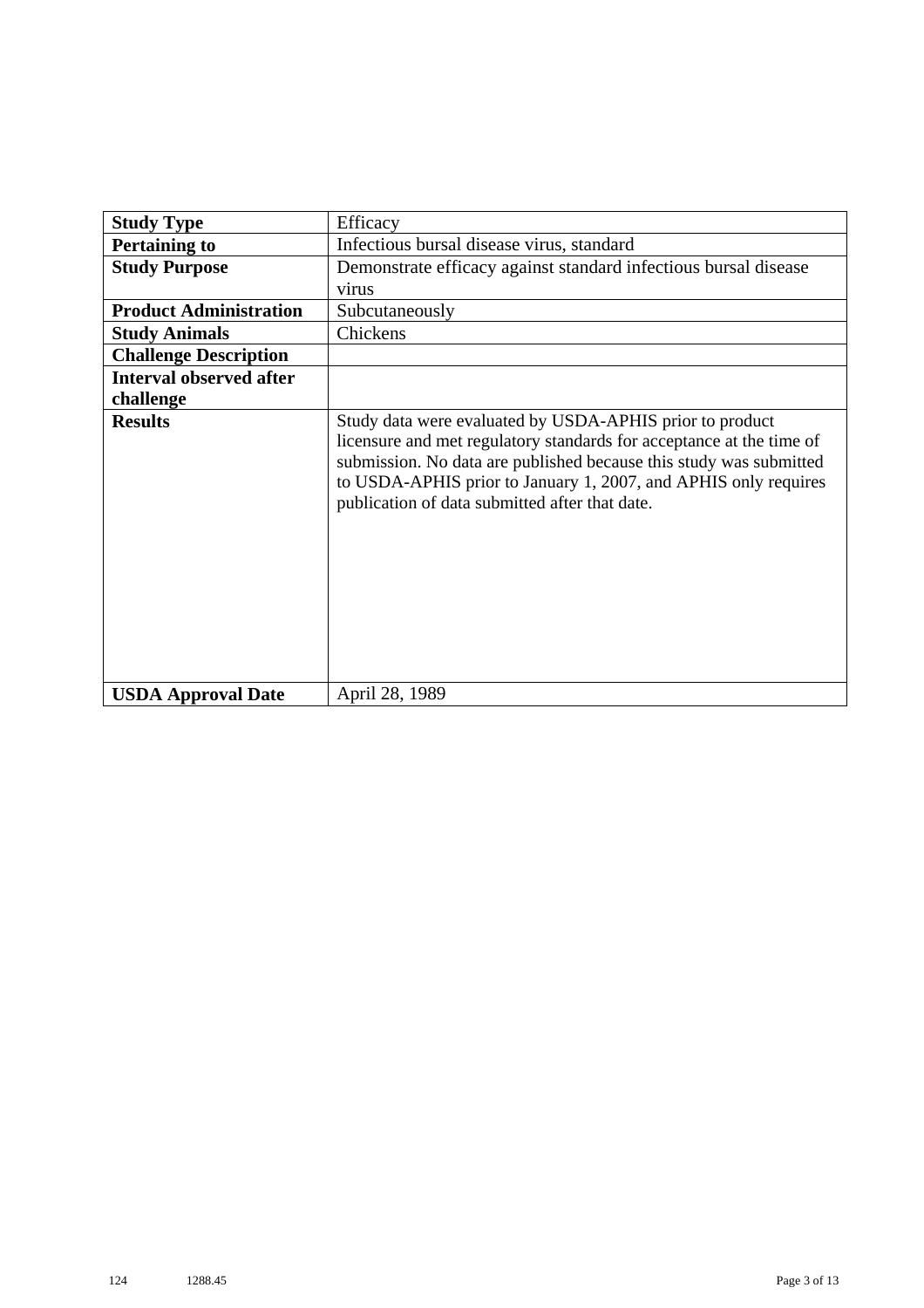| <b>Study Type</b>              | Efficacy                                                                                                                                                                                                                                                                                                                    |
|--------------------------------|-----------------------------------------------------------------------------------------------------------------------------------------------------------------------------------------------------------------------------------------------------------------------------------------------------------------------------|
|                                |                                                                                                                                                                                                                                                                                                                             |
| <b>Pertaining to</b>           | Infectious bursal disease virus, standard                                                                                                                                                                                                                                                                                   |
| <b>Study Purpose</b>           | Demonstrate efficacy against infectious bursal disease virus,                                                                                                                                                                                                                                                               |
|                                | standard                                                                                                                                                                                                                                                                                                                    |
| <b>Product Administration</b>  | In ovo                                                                                                                                                                                                                                                                                                                      |
| <b>Study Animals</b>           | Chicken eggs at 18 days of embryonation                                                                                                                                                                                                                                                                                     |
| <b>Challenge Description</b>   |                                                                                                                                                                                                                                                                                                                             |
| <b>Interval observed after</b> |                                                                                                                                                                                                                                                                                                                             |
| challenge                      |                                                                                                                                                                                                                                                                                                                             |
| <b>Results</b>                 | Study data were evaluated by USDA-APHIS prior to product<br>licensure and met regulatory standards for acceptance at the time of<br>submission. No data are published because this study was submitted<br>to USDA-APHIS prior to January 1, 2007, and APHIS only requires<br>publication of data submitted after that date. |
| <b>USDA Approval Date</b>      | May 23, 1994                                                                                                                                                                                                                                                                                                                |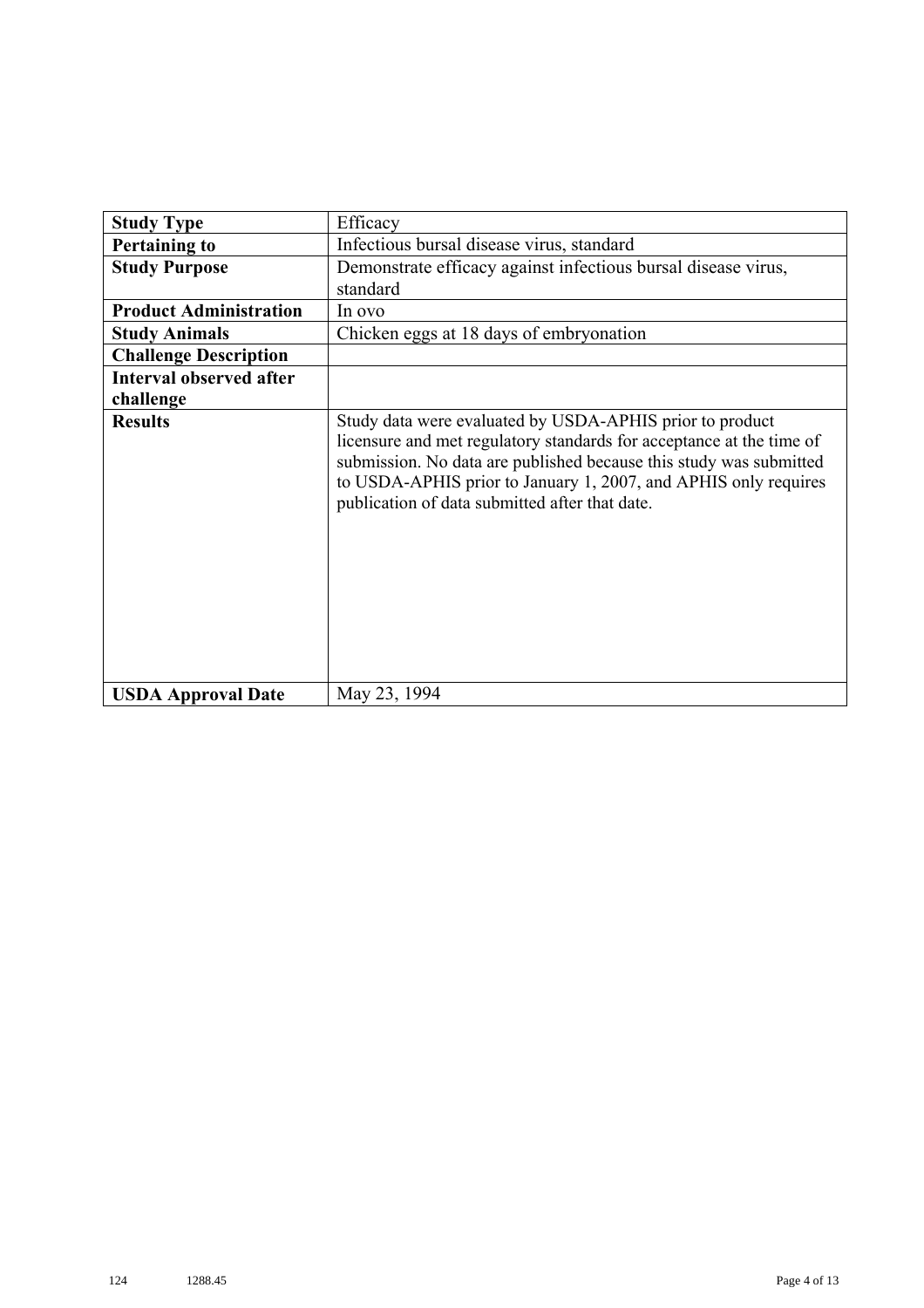| <b>Study Type</b>              | Efficacy                                                                                                                                                                                                                                                                                                                    |
|--------------------------------|-----------------------------------------------------------------------------------------------------------------------------------------------------------------------------------------------------------------------------------------------------------------------------------------------------------------------------|
| <b>Pertaining to</b>           | Infectious bursal disease virus, standard                                                                                                                                                                                                                                                                                   |
| <b>Study Purpose</b>           | Demonstrate efficacy against standard infectious bursal disease                                                                                                                                                                                                                                                             |
|                                | virus                                                                                                                                                                                                                                                                                                                       |
| <b>Product Administration</b>  | Subcutaneously                                                                                                                                                                                                                                                                                                              |
| <b>Study Animals</b>           | Chickens                                                                                                                                                                                                                                                                                                                    |
| <b>Challenge Description</b>   |                                                                                                                                                                                                                                                                                                                             |
| <b>Interval observed after</b> |                                                                                                                                                                                                                                                                                                                             |
| challenge                      |                                                                                                                                                                                                                                                                                                                             |
| <b>Results</b>                 | Study data were evaluated by USDA-APHIS prior to product<br>licensure and met regulatory standards for acceptance at the time of<br>submission. No data are published because this study was submitted<br>to USDA-APHIS prior to January 1, 2007, and APHIS only requires<br>publication of data submitted after that date. |
| <b>USDA Approval Date</b>      | May 5, 1982                                                                                                                                                                                                                                                                                                                 |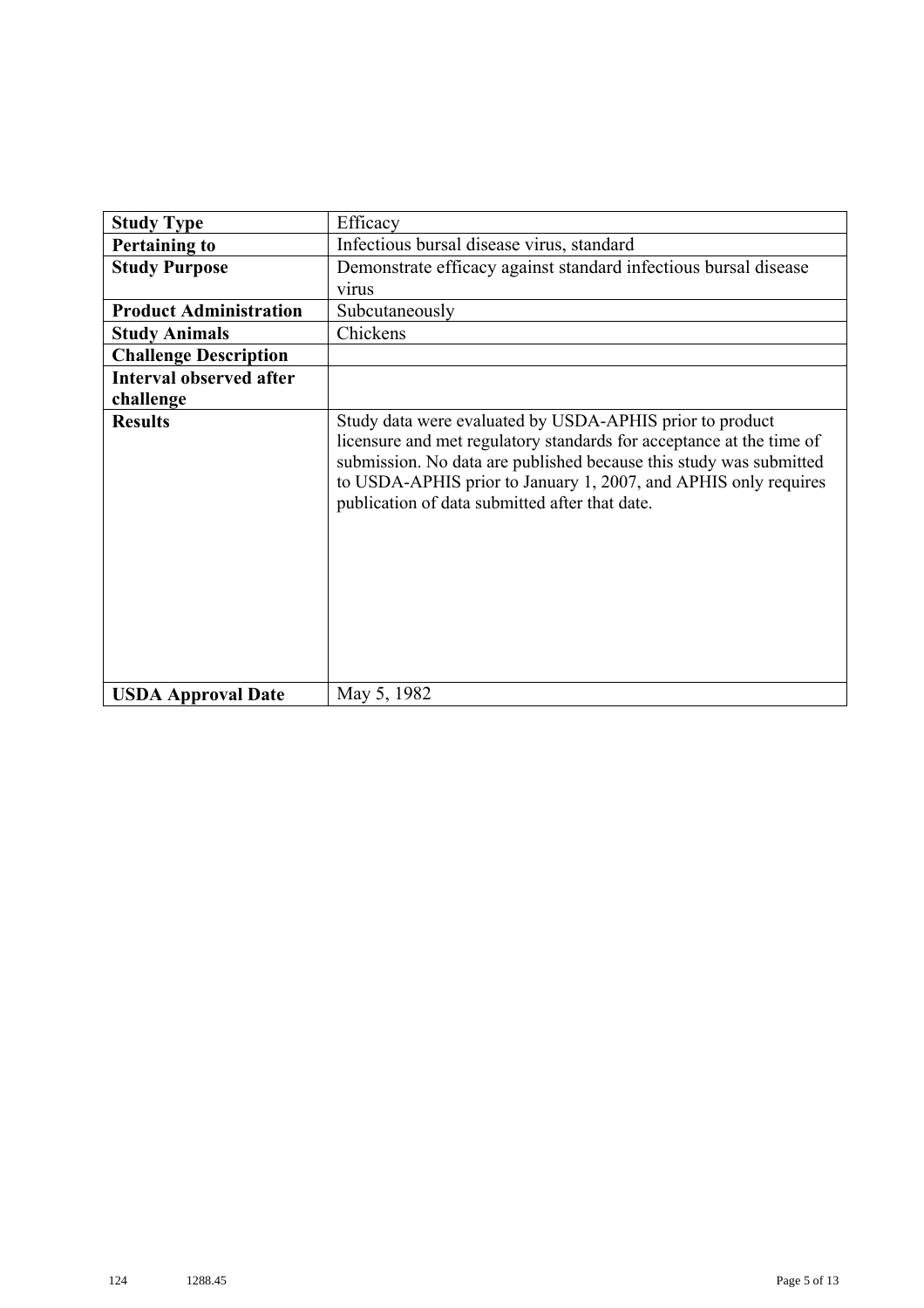| <b>Study Type</b>              | Efficacy                                                                                                                                                                                                                                                                                                                    |
|--------------------------------|-----------------------------------------------------------------------------------------------------------------------------------------------------------------------------------------------------------------------------------------------------------------------------------------------------------------------------|
| <b>Pertaining to</b>           | Marek's Disease Virus                                                                                                                                                                                                                                                                                                       |
| <b>Study Purpose</b>           | Efficacy against Marek's Disease                                                                                                                                                                                                                                                                                            |
| <b>Product Administration</b>  | In ovo at 18-19 days of embryonation                                                                                                                                                                                                                                                                                        |
| <b>Study Animals</b>           | Chickens                                                                                                                                                                                                                                                                                                                    |
| <b>Challenge Description</b>   | Marek's Disease Virus RB1B                                                                                                                                                                                                                                                                                                  |
| <b>Interval observed after</b> |                                                                                                                                                                                                                                                                                                                             |
| challenge                      |                                                                                                                                                                                                                                                                                                                             |
| <b>Results</b>                 | Study data were evaluated by USDA-APHIS prior to product<br>licensure and met regulatory standards for acceptance at the time of<br>submission. No data are published because this study was submitted<br>to USDA-APHIS prior to January 1, 2007, and APHIS only requires<br>publication of data submitted after that date. |
| <b>USDA Approval Date</b>      | October 8, 1993                                                                                                                                                                                                                                                                                                             |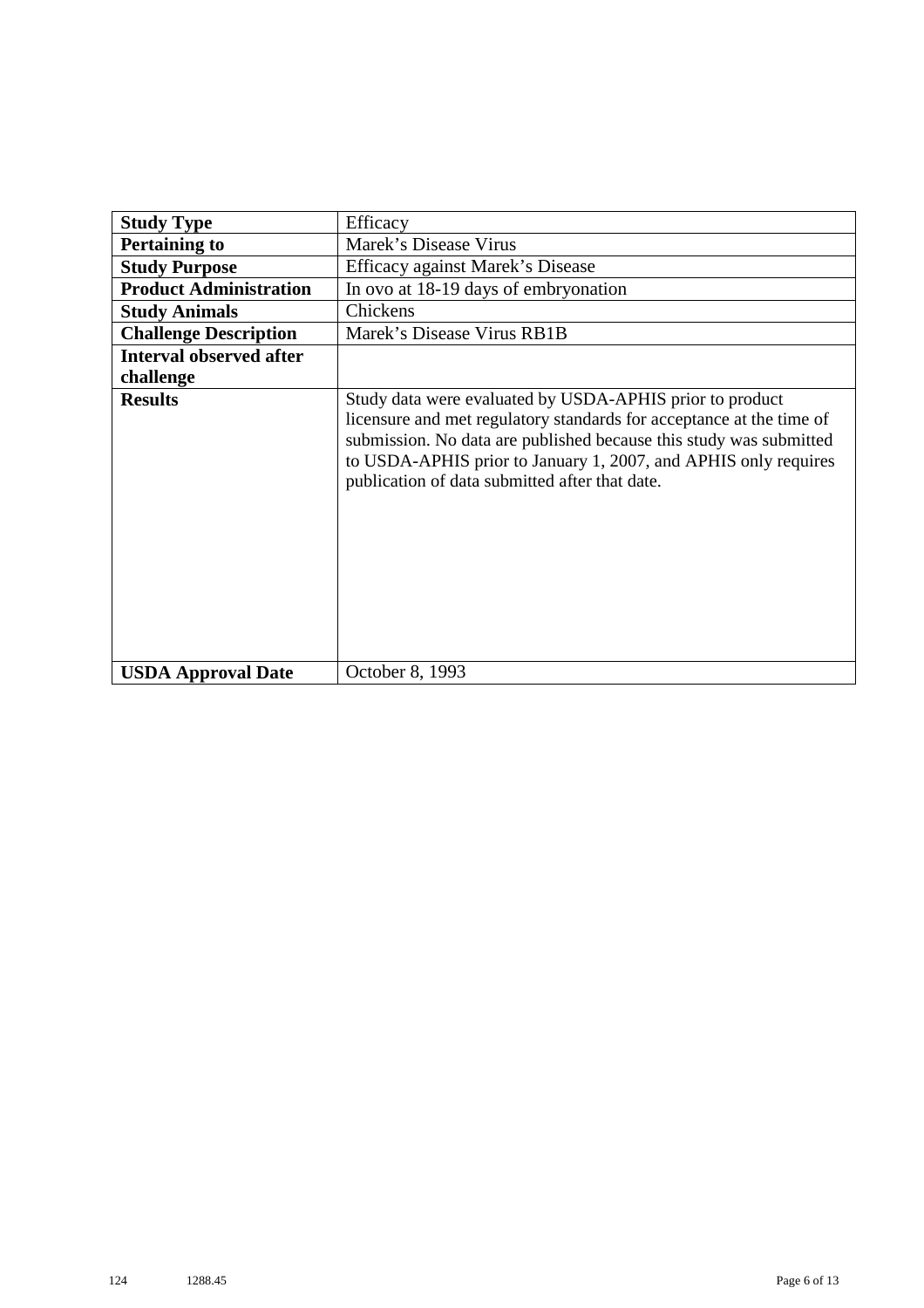| <b>Study Type</b>              | Efficacy                                                                                                                                                                                                                                                                                                                    |
|--------------------------------|-----------------------------------------------------------------------------------------------------------------------------------------------------------------------------------------------------------------------------------------------------------------------------------------------------------------------------|
| <b>Pertaining to</b>           | Marek's disease                                                                                                                                                                                                                                                                                                             |
| <b>Study Purpose</b>           | Demonstrate efficacy against Marek's disease                                                                                                                                                                                                                                                                                |
| <b>Product Administration</b>  | In ovo at 18 days of embryonation                                                                                                                                                                                                                                                                                           |
| <b>Study Animals</b>           | Chickens                                                                                                                                                                                                                                                                                                                    |
| <b>Challenge Description</b>   | Marek's Disease Virus RB1B                                                                                                                                                                                                                                                                                                  |
| <b>Interval observed after</b> |                                                                                                                                                                                                                                                                                                                             |
| challenge                      |                                                                                                                                                                                                                                                                                                                             |
| <b>Results</b>                 | Study data were evaluated by USDA-APHIS prior to product<br>licensure and met regulatory standards for acceptance at the time of<br>submission. No data are published because this study was submitted<br>to USDA-APHIS prior to January 1, 2007, and APHIS only requires<br>publication of data submitted after that date. |
| <b>USDA Approval Date</b>      | May 23, 1994                                                                                                                                                                                                                                                                                                                |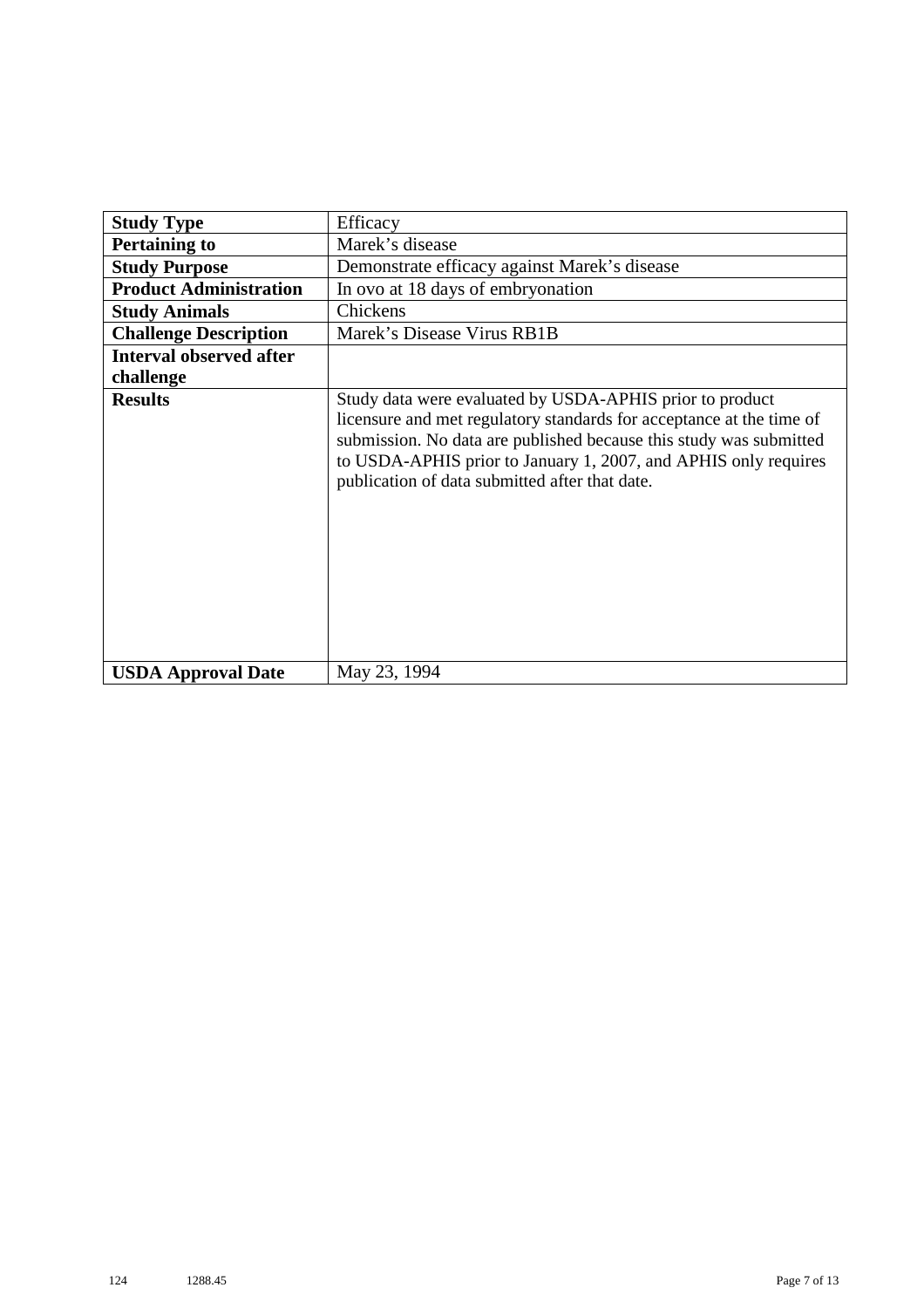| <b>Study Type</b>              | Efficacy                                                                                                                                                                                                                                                                                                                    |
|--------------------------------|-----------------------------------------------------------------------------------------------------------------------------------------------------------------------------------------------------------------------------------------------------------------------------------------------------------------------------|
| <b>Pertaining to</b>           | Marek's Disease Virus                                                                                                                                                                                                                                                                                                       |
| <b>Study Purpose</b>           | Efficacy against Marek's Disease                                                                                                                                                                                                                                                                                            |
| <b>Product Administration</b>  | Subcutaneous at day-of-age                                                                                                                                                                                                                                                                                                  |
| <b>Study Animals</b>           | Chickens                                                                                                                                                                                                                                                                                                                    |
| <b>Challenge Description</b>   | Marek's Disease Virus RB1B                                                                                                                                                                                                                                                                                                  |
| <b>Interval observed after</b> |                                                                                                                                                                                                                                                                                                                             |
| challenge                      |                                                                                                                                                                                                                                                                                                                             |
| <b>Results</b>                 | Study data were evaluated by USDA-APHIS prior to product<br>licensure and met regulatory standards for acceptance at the time of<br>submission. No data are published because this study was submitted<br>to USDA-APHIS prior to January 1, 2007, and APHIS only<br>requires publication of data submitted after that date. |
| <b>USDA Approval Date</b>      | January 26, 1990                                                                                                                                                                                                                                                                                                            |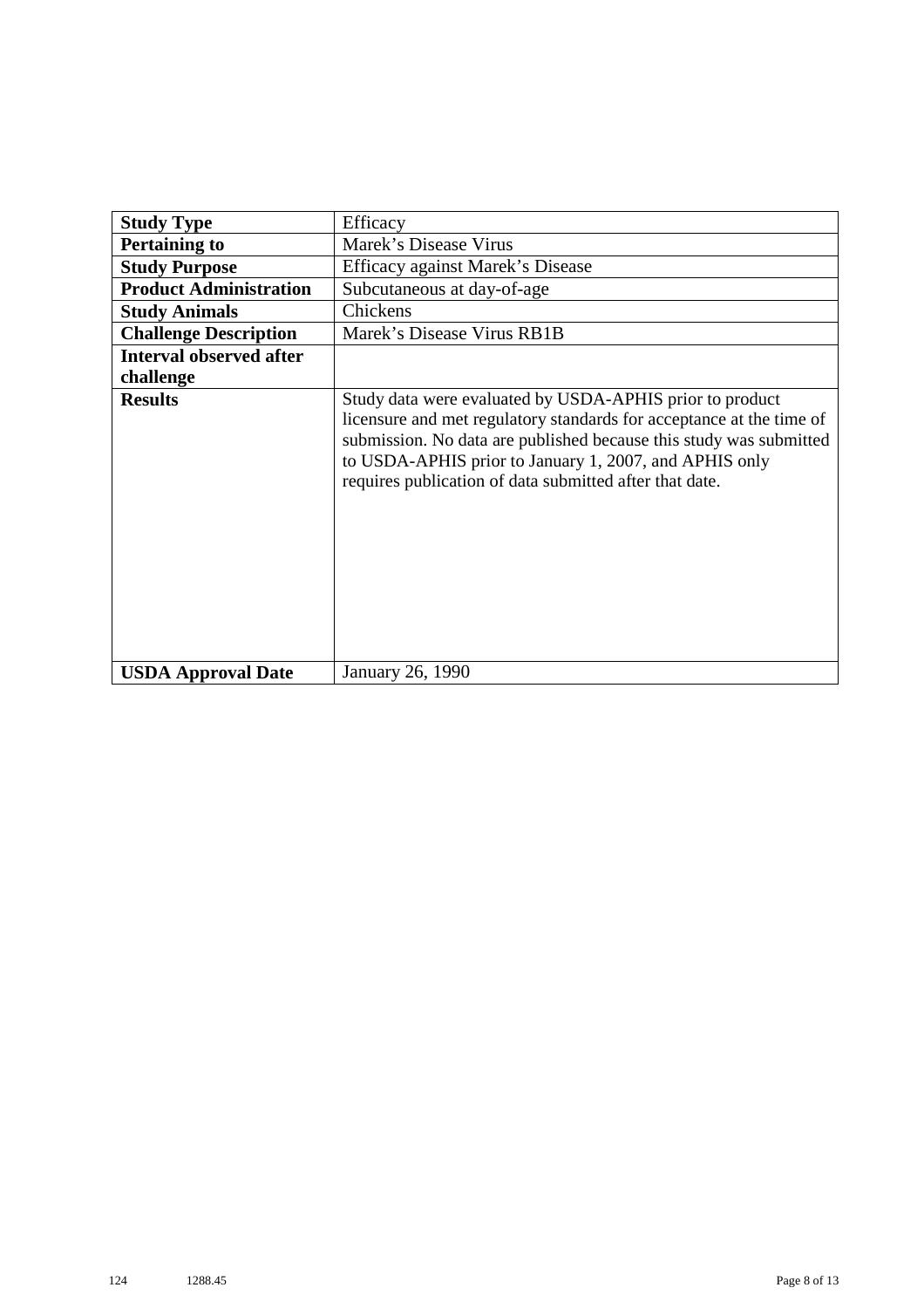| <b>Study Type</b>              | Efficacy                                                                                                                                                                                                                                                                                                                    |
|--------------------------------|-----------------------------------------------------------------------------------------------------------------------------------------------------------------------------------------------------------------------------------------------------------------------------------------------------------------------------|
| <b>Pertaining to</b>           | Marek's Disease Virus                                                                                                                                                                                                                                                                                                       |
| <b>Study Purpose</b>           | Demonstrate efficacy against Marek's Disease                                                                                                                                                                                                                                                                                |
| <b>Product Administration</b>  | Subcutaneously                                                                                                                                                                                                                                                                                                              |
| <b>Study Animals</b>           | Chickens                                                                                                                                                                                                                                                                                                                    |
| <b>Challenge Description</b>   |                                                                                                                                                                                                                                                                                                                             |
| <b>Interval observed after</b> |                                                                                                                                                                                                                                                                                                                             |
| challenge                      |                                                                                                                                                                                                                                                                                                                             |
| <b>Results</b>                 | Study data were evaluated by USDA-APHIS prior to product<br>licensure and met regulatory standards for acceptance at the time of<br>submission. No data are published because this study was submitted<br>to USDA-APHIS prior to January 1, 2007, and APHIS only requires<br>publication of data submitted after that date. |
| <b>USDA Approval Date</b>      | 1989                                                                                                                                                                                                                                                                                                                        |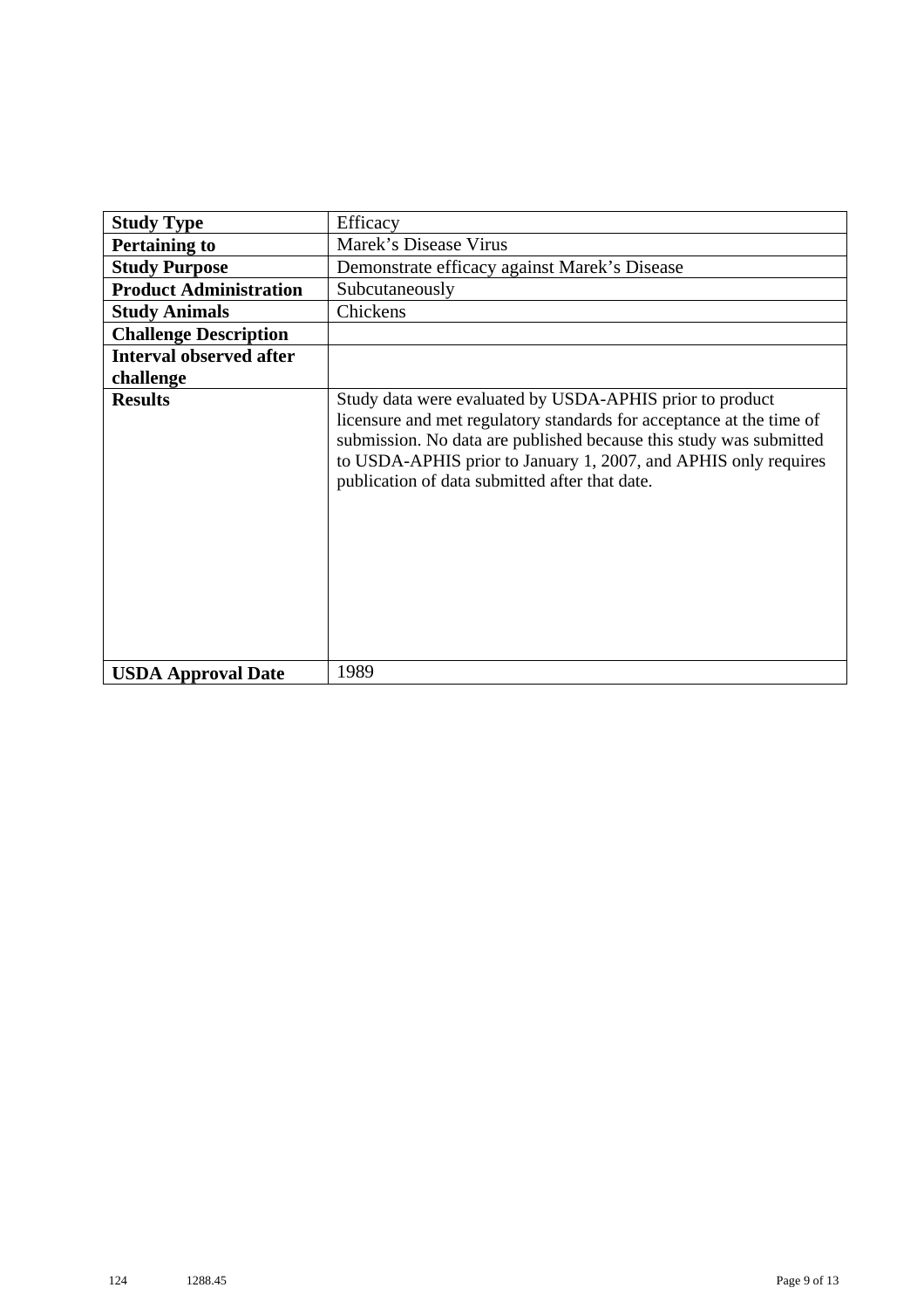| <b>Study Type</b>              | Efficacy                                                                                                                                                                                                                                                                                                                    |
|--------------------------------|-----------------------------------------------------------------------------------------------------------------------------------------------------------------------------------------------------------------------------------------------------------------------------------------------------------------------------|
| <b>Pertaining to</b>           | Marek's Disease                                                                                                                                                                                                                                                                                                             |
| <b>Study Purpose</b>           | Efficacy against Marek's disease                                                                                                                                                                                                                                                                                            |
| <b>Product Administration</b>  | Subcutaneously (SQ)                                                                                                                                                                                                                                                                                                         |
| <b>Study Animals</b>           | Chickens                                                                                                                                                                                                                                                                                                                    |
| <b>Challenge Description</b>   |                                                                                                                                                                                                                                                                                                                             |
| <b>Interval observed after</b> |                                                                                                                                                                                                                                                                                                                             |
| challenge                      |                                                                                                                                                                                                                                                                                                                             |
| <b>Results</b>                 | Study data were evaluated by USDA-APHIS prior to product<br>licensure and met regulatory standards for acceptance at the time of<br>submission. No data are published because this study was submitted<br>to USDA-APHIS prior to January 1, 2007, and APHIS only requires<br>publication of data submitted after that date. |
| <b>USDA Approval Date</b>      | March 14, 1985                                                                                                                                                                                                                                                                                                              |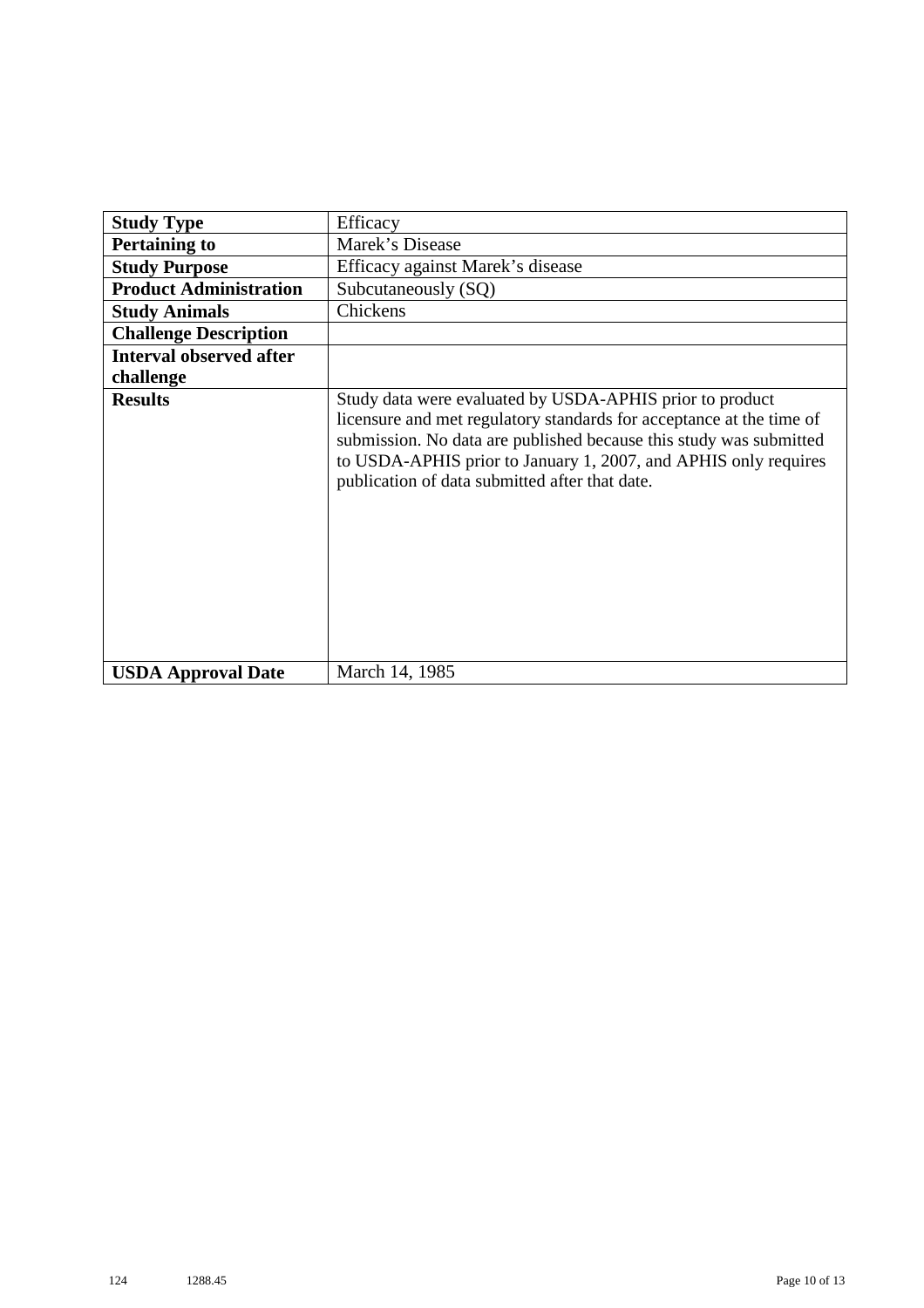| <b>Study Type</b>              | Efficacy                                                                                                                                                                                                                                                                                                                    |
|--------------------------------|-----------------------------------------------------------------------------------------------------------------------------------------------------------------------------------------------------------------------------------------------------------------------------------------------------------------------------|
| <b>Pertaining to</b>           | Marek's Disease                                                                                                                                                                                                                                                                                                             |
| <b>Study Purpose</b>           | Efficacy against Marek's Disease                                                                                                                                                                                                                                                                                            |
| <b>Product Administration</b>  | Subcutaneously (SQ)                                                                                                                                                                                                                                                                                                         |
| <b>Study Animals</b>           | Chickens                                                                                                                                                                                                                                                                                                                    |
| <b>Challenge Description</b>   |                                                                                                                                                                                                                                                                                                                             |
| <b>Interval observed after</b> |                                                                                                                                                                                                                                                                                                                             |
| challenge                      |                                                                                                                                                                                                                                                                                                                             |
| <b>Results</b>                 | Study data were evaluated by USDA-APHIS prior to product<br>licensure and met regulatory standards for acceptance at the time of<br>submission. No data are published because this study was submitted<br>to USDA-APHIS prior to January 1, 2007, and APHIS only requires<br>publication of data submitted after that date. |
| <b>USDA Approval Date</b>      | January 17, 1980                                                                                                                                                                                                                                                                                                            |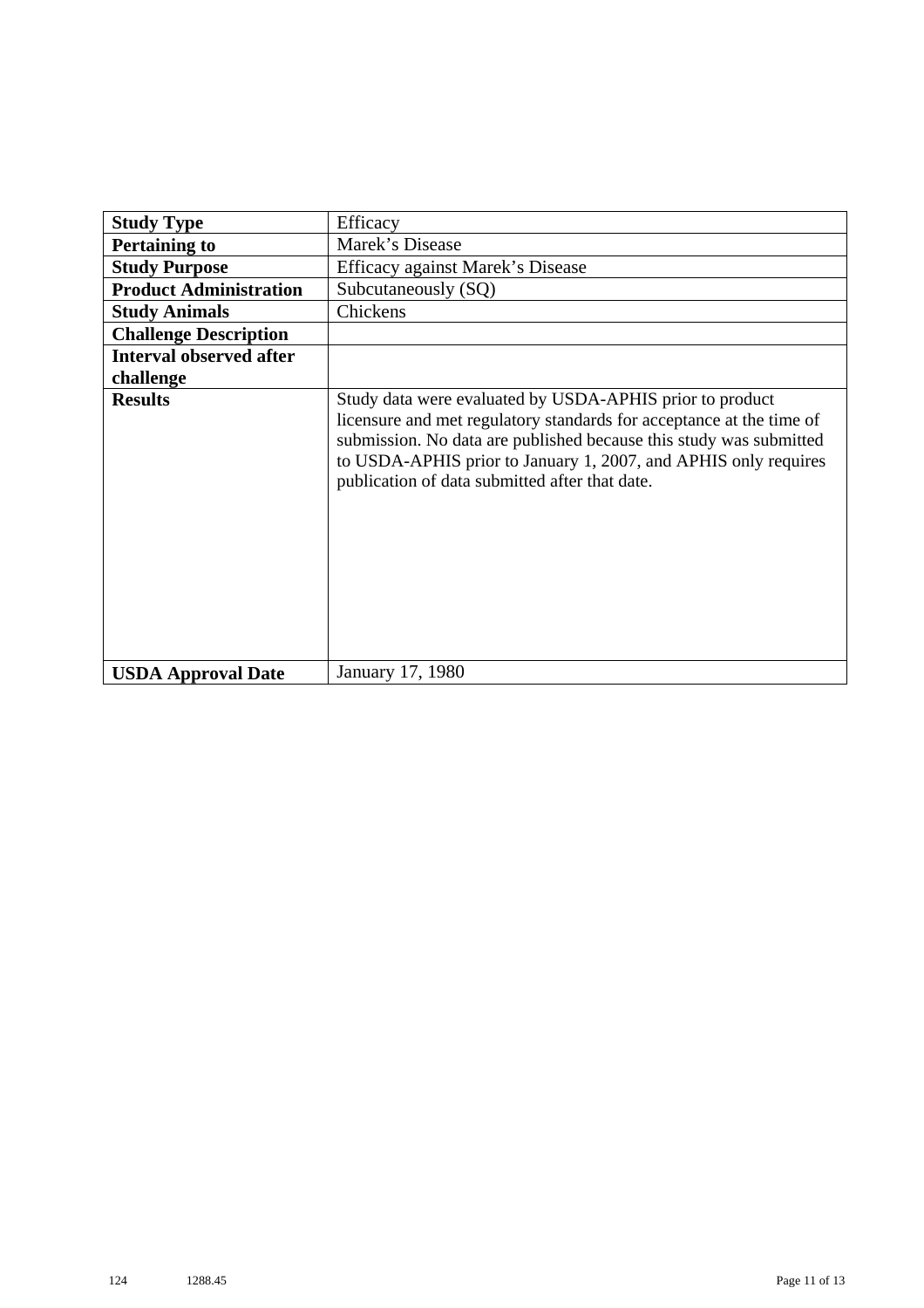| <b>Study Type</b>              | Safety                                                                                                                                                                                                                                                                                                                      |
|--------------------------------|-----------------------------------------------------------------------------------------------------------------------------------------------------------------------------------------------------------------------------------------------------------------------------------------------------------------------------|
| <b>Pertaining to</b>           | <b>ALL</b>                                                                                                                                                                                                                                                                                                                  |
| <b>Study Purpose</b>           | To evaluate safety under field conditions after subcutaneous                                                                                                                                                                                                                                                                |
|                                | administration to one-day-old chickens                                                                                                                                                                                                                                                                                      |
| <b>Product Administration</b>  |                                                                                                                                                                                                                                                                                                                             |
| <b>Study Animals</b>           |                                                                                                                                                                                                                                                                                                                             |
| <b>Challenge Description</b>   |                                                                                                                                                                                                                                                                                                                             |
| <b>Interval observed after</b> |                                                                                                                                                                                                                                                                                                                             |
| challenge                      |                                                                                                                                                                                                                                                                                                                             |
| <b>Results</b>                 | Study data were evaluated by USDA-APHIS prior to product<br>licensure and met regulatory standards for acceptance at the time of<br>submission. No data are published because this study was submitted<br>to USDA-APHIS prior to January 1, 2007, and APHIS only<br>requires publication of data submitted after that date. |
| <b>USDA Approval Date</b>      | April 9, 1985                                                                                                                                                                                                                                                                                                               |